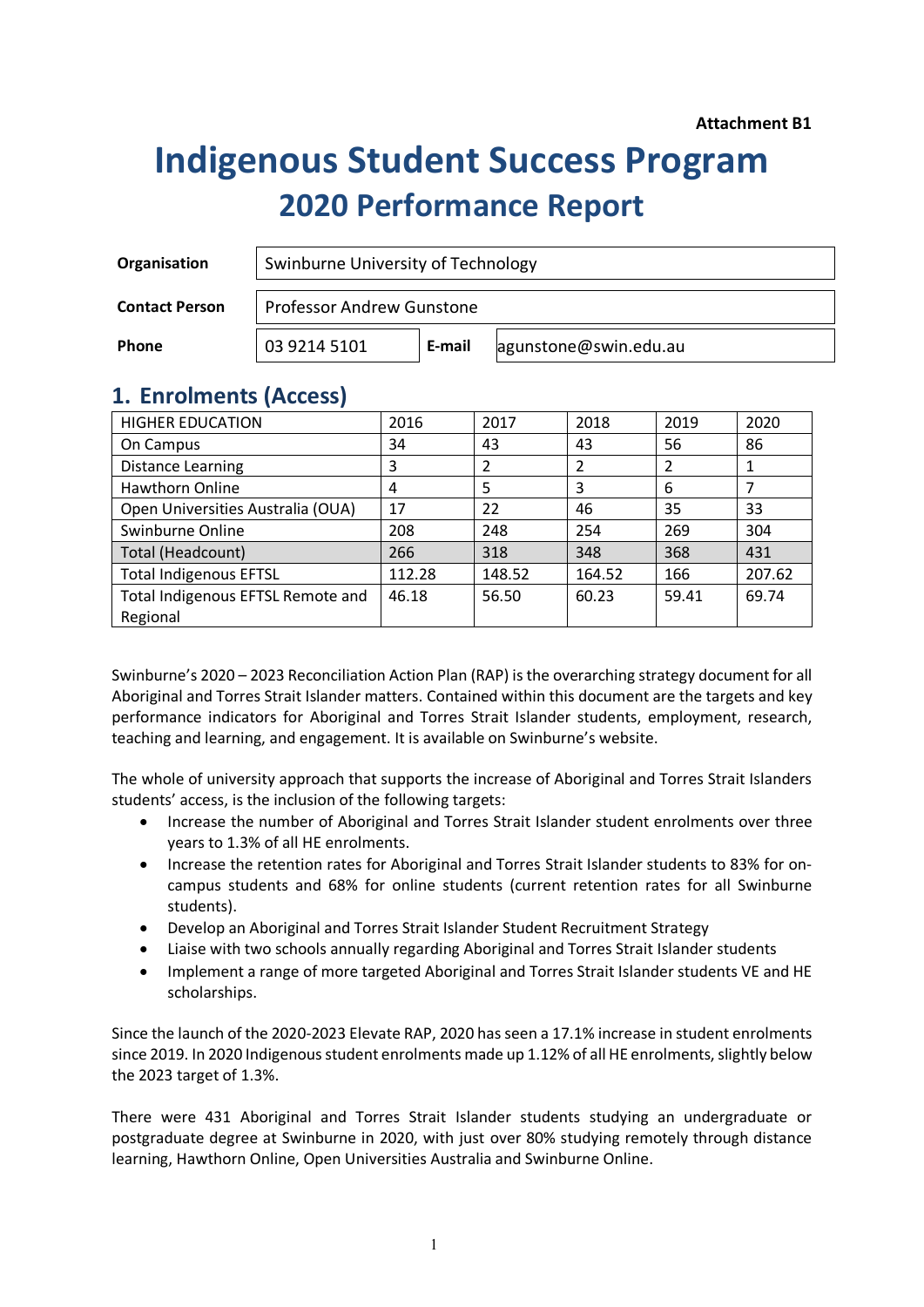Swinburne facilitates access for Aboriginal and Torres Strait Islander students through modified entry requirements using VTAC's umbrella program, the Special Entry Access Scheme and direct entry special considerations processes through the Special Tertiary Admissions Test (STAT) and Mathslink, a Methods Bridging Program for those school leavers who did not study Mathematical Methods in Year 12.

To address the challenges as a result of COVID, the Swinburne Early Entry Program was implemented in 2020 for 2021 intake. Students were made early conditional offers from August 2020 based on school recommendation and completion of Year 12 with achieved specific subject study scores to receive full course offer, their offer did not depend on their final ATAR.

As a dual sector university, VET courses and the Swinburne Academy assist students reach entry requirements for a university pathway through foundation studies via Unilink Diplomas, professional year programs and associate degrees.

Swinburne offers the Victorian Government's *Free TAFE for Priority Courses* initiative which covers tuition fees for priority courses for students who are eligible for government-subsidised training plus the Indigenous Completions Initiative which subsidises 80% of the published tuition fees for all VE courses including Diplomas and Advanced Diplomas.

#### **Girls Academy Partnership**

The Girls Academy partnership, funded through HEPPP, is a registered not for profit organization supporting Aboriginal and Torres Strait Islander girls in secondary school throughout Australia. There are currently 45 Academies across Australia.

Swinburne's partnership provides Swinburne with a dedicated Girls Academy Post Schools Option Officer focusing on securing University pathways and promotes university pathways to over 2700 Indigenous girls nationally.

Due to COVID all engagement and outreach activities were adjusted to online and included:

- Tutoring program utilising Swinburne's existing student volunteer program to recruit tutors and match to Girls Academy students with a focus on Yr 11 & 12's
- Sponsored Shantelle Thompson-2019 NAIDOC Sports woman of the Year to deliver tailored online workshops to Girls Academy staff and students on behalf of the MTC and Swinburne.
- MTC Research Fellow submitted ARC Linkage Grant for a collaborative research project

Unfortunately, Girls Academy did not receive Government funding and has been dismantled.

#### **Clontarf Foundation Partnership**

The Clontarf Foundation partnership funded in 2020 through ISSP, is a not for profit organization supporting Aboriginal and Torres Strait Islander boys in Secondary schools throughout Australia. The Foundation partners with schools and communities to create 'Clontarf academies' which are embedded within the school grounds and education programme.

While the partnership between the Foundation and Swinburne has national application, during 2020 the relationship with Academies was focussed on a local level and engaged the Clontarf Academies in Victoria to include the following Academies:

- Bairnsdale Academy
- Mildura Academy
- Robinvale Academy
- Swan Hill Academy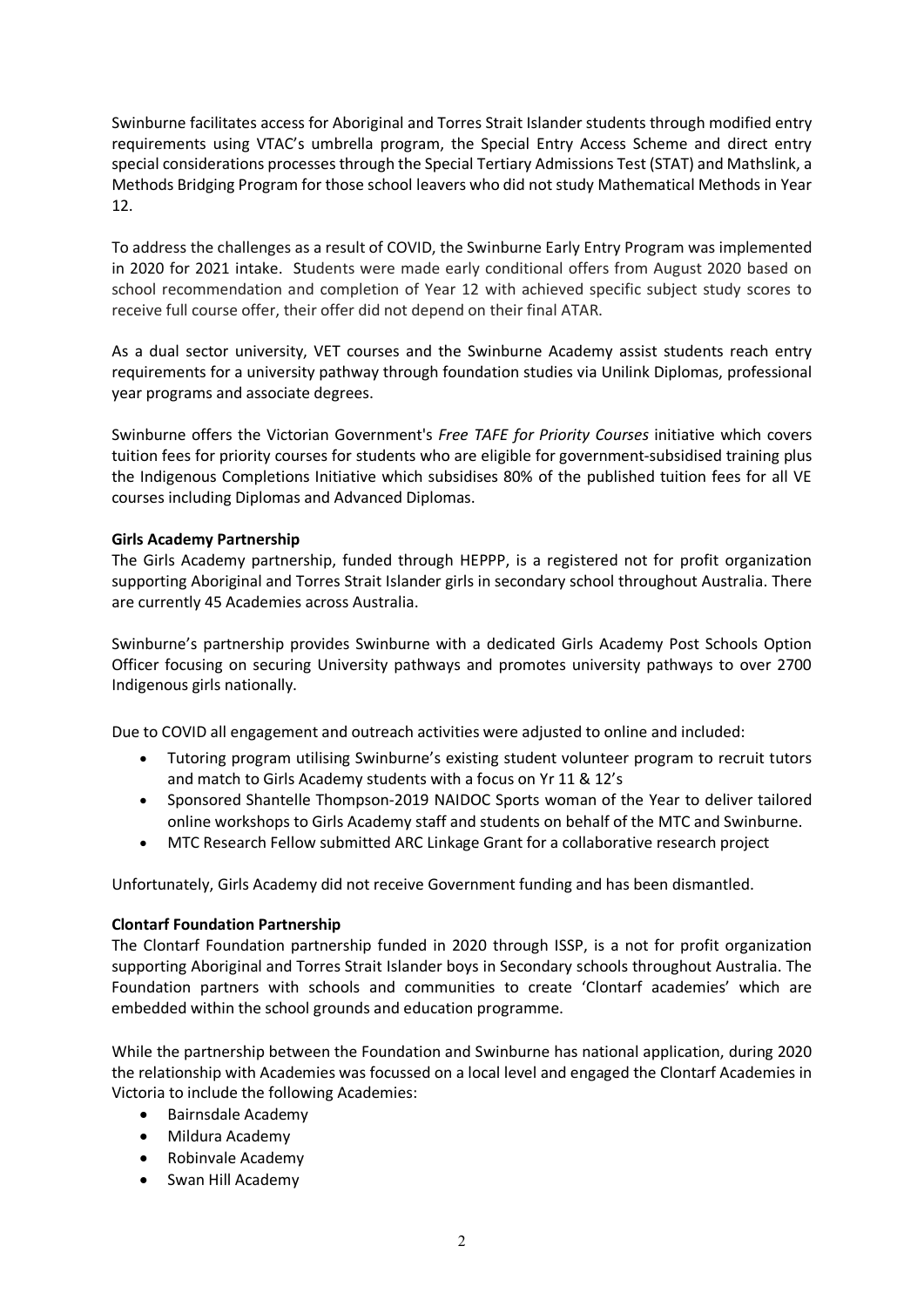• Warrnambool Academy

Due to COVID engagement and outreach activities were limited to online engagement activities.

In collaboration with Clontarf Academy staff, six online "on the couch" sessions were held with Clontarf Alumni, plus orientation sessions for new students joining Clontarf to introduce Swinburne and MTC Staff. Swinburne pathway sessions were held with year 11 and 12 students for each Victorian Academy. Now COVID has eased a comprehensive engagement plan has been developed for 2021.

### **Scholarships**

|                            | <b>Education Costs</b> |     | Accommodation |     | Reward       |     | Total <sup>4 5</sup> |     |
|----------------------------|------------------------|-----|---------------|-----|--------------|-----|----------------------|-----|
|                            |                        | No. |               | No. |              | No. |                      | No. |
| Enabling <sup>6</sup>      | 0                      | 0   | 0             | 0   | $\mathbf{0}$ | 0   |                      | 0   |
| Undergraduate $7$          | 70,252.50              | 28  | 35,828        |     | 0            | 0   | 106,080.50           | 35  |
| Post-graduate <sup>8</sup> | 0                      | 0   | 0             | 0   | 0            | 0   | 0                    | 0   |
| Other                      | 0                      | 0   | 0             | 0   | $\mathbf{0}$ | 0   | 0                    | 0   |
| <b>Total</b>               | 70,252.50              | 28  | 35,828        |     | 0            | 0   | 106,080.50           | 35  |

**Table 1 Scholarships - breakdown of 2020 payments[1](#page-10-0) [2](#page-10-1) [3](#page-10-2)**

### **2. Progression (access and outcomes)**

#### **Moondani Toombadool Centre**

The Moondani Toombadool Centre (MTC) is responsible for all Aboriginal and Torres Strait Islander matters at Swinburne, including governance, student services, teaching and learning, research, staff, culture and engagement. Since the establishment of the MTC in 2018 there has been an increase of just over 21% for Headcount, 14% Regional and Remote Students, just over 22% EFTSL with an increase of just over 9% in module completion rates.

The Moondani Toombadool Centre includes the following staff who are funded by ISSP, Wurreker (State), HEPPP and Swinburne recurrent funding:

- Executive Director, Reconciliation Strategy and Leadership (FTE 1.0)
- Indigenous Research Fellow (FTE 1.0)
- Indigenous Cultural Capability Lecturer (FTE 1.0)
- Research Assistant (FTE 1.0)
- Senior Events and Project Officer (FTE 1.0) (HEPPP)
- Executive and Administration Assistant (FTE 1.0) (HEPPP)

Indigenous Student Services Team

- Manager Indigenous Student Services (FTE 1.0) (ISSP)
- Indigenous Student Recruitment Officer (FTE 1.0) (HEPPP)
- Indigenous Student Advisor (FTE 1.0) (ISSP)
- Indigenous Student Advisor (FTE 1.0) (HEPPP 0.5 & ISSP 0.5)
- Koorie Liaison Officer (FTE 0.4) (State)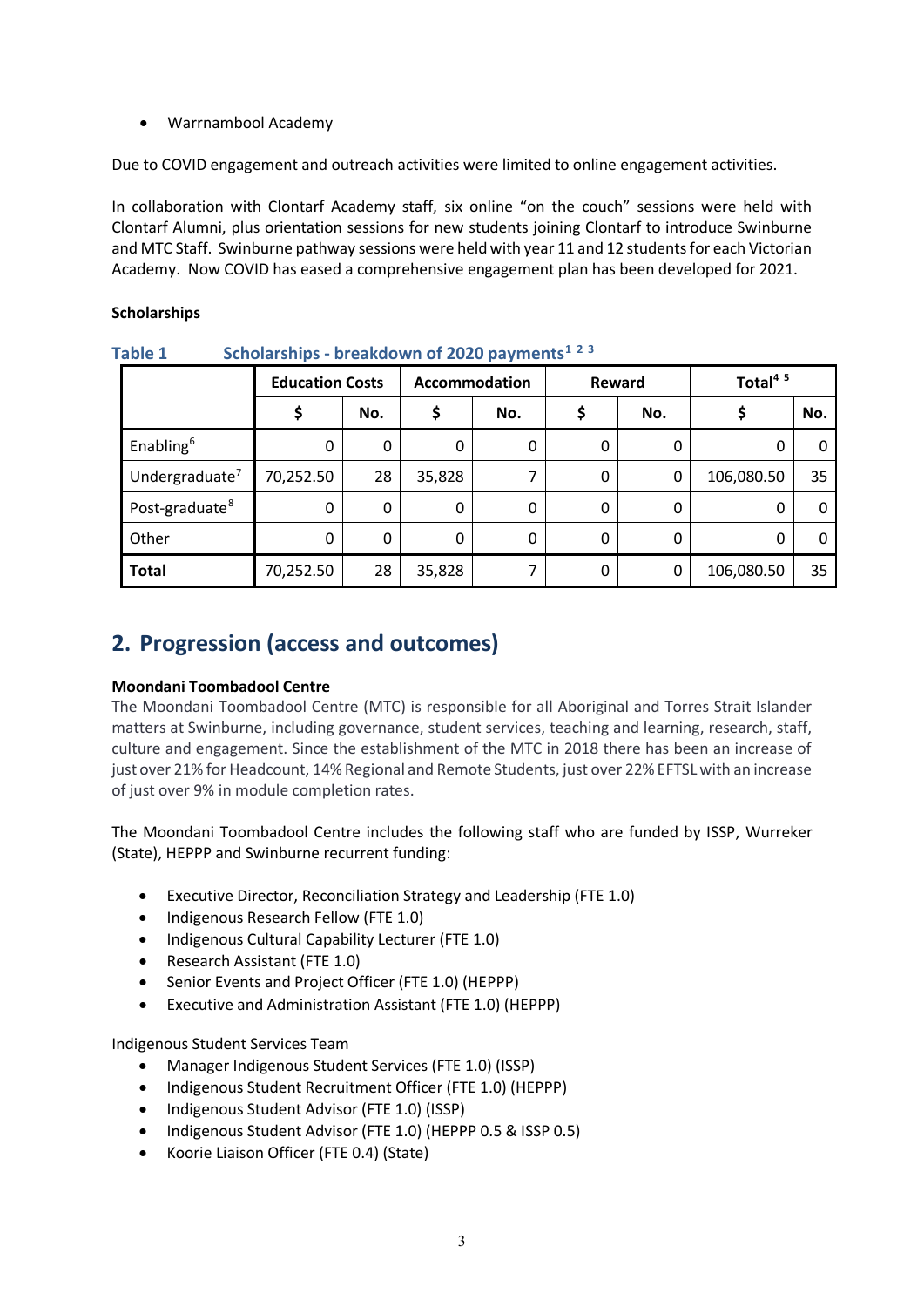Due to COVID, planned on campus and outreach engagement activities were cancelled, postponed or modified to online delivery where possible. The MTC Indigenous Student Services team focussed on student health and wellbeing throughout 2020 lockdown, offering the following online initiatives and programs to ensure student retention and success:

- Comprehensive online Orientation sessions
- NAIDOC Week Student Art Competition
- Online Wayapa Wurrk- Indigenous Mindfulness and Yoga Practice
- Online Friday night pizza making sessions supplied by PAWA Indigenous catering company
- Online Basket Weaving and Yarning sessions
- Poetry slam in collaboration with Headspace
- Regular check in surveys and pop polls to determine how students were tracking
- Observed and held online events for significant Cultural dates
- Online Career and Industry Panel sessions
- Provision of data packs to support students transitioning to online delivery
- Student "At Risk" strategy implemented

To increase and improve access for Aboriginal and Torres Strait Islander students during 2020, the following online outreach and engagement initiatives were implemented:

- Dedicated Indigenous Student Recruitment Officer role
- Continued major partnership with the Girls Academy
- Established partnership with Clontarf Foundation
- Review conducted of existing scholarships offered, 5 new scholarships developed to offer in 2021
- Continued partnership with Worawa Aboriginal College
- Promoted MTC via "Swintopia" an online Open Day platform
- Updated VTAC SEAS Application and information services to include MTC and Swinburne Indigenous Specific information
- Included Indigenous specific content across Swinburne promotion platforms
- Participation in the Victorian online Indigenous Tertiary Information Sessions (ITIS) as part of the Victorian Toorong Marnong Accord. (The Torong Marnong Higher Education Accord is jointly auspiced by VAEAI and the Victorian Vice-Chancellors' Committee).

The Moondani Toombadool Centre also implemented the following initiatives to support retention and success rates of Aboriginal and Torres Strait Islander students:

- Indigenous Research Fellowships (future pathways)
- Indigenous Academic Success Program, one on one tutoring
- Strategic student communication plan implemented focussing on key times of a student lifecycle
- Aboriginal and Torres Strait Islander students funded and honoured at graduation ceremonies

Indigenous teaching and learning initiatives that were implemented as whole of university approach:

- Annual Aboriginal and Torres Strait Islander teaching grants program (\$25,000).
- Annual Aboriginal and Torres Strait Islander teaching workshop.
- An Indigenous Knowledge Hub webpage.
- Learning Transformations unit include Aboriginal and Torres Strait Islander knowledges, curriculum and pedagogy in their teaching and learning activities, including their Graduate Certificate of Learning and Teaching.
- Online resources developed and available for all staff regarding the teaching of Aboriginal and Torres Strait Islander Studies.
- Offer the Indigenous Studies Major in the Department of Social Sciences in FHAD.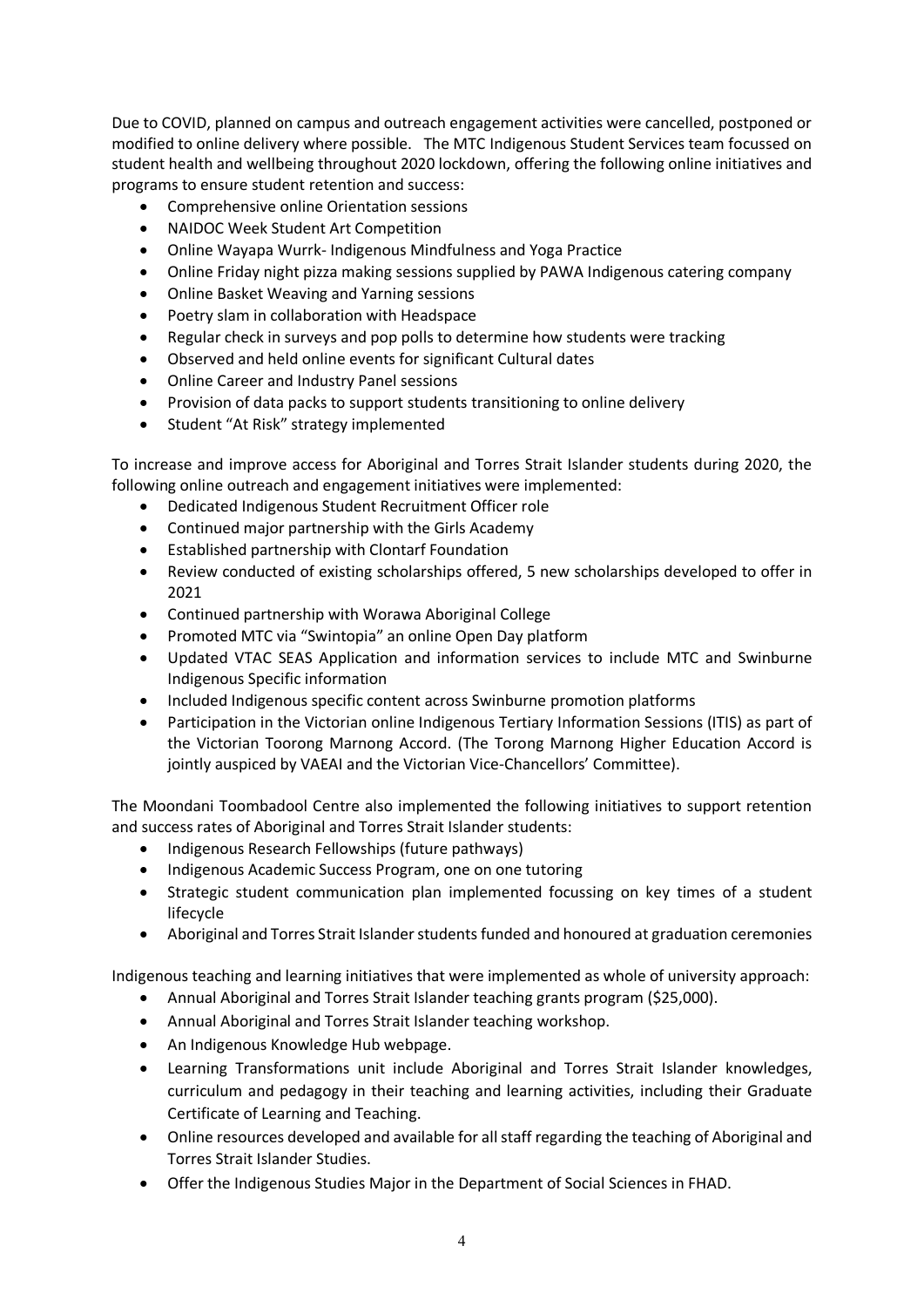• Introduced an Aboriginal and Torres Strait Islander knowledge and cultural competence Swinburne Graduate Attribute.

| Level of study | <b>Number of</b><br>students assisted | <b>Total hours of</b><br>assistance <sup>9</sup> | Expenditure <sup>10</sup><br>(\$) |
|----------------|---------------------------------------|--------------------------------------------------|-----------------------------------|
| Enabling       | 1                                     | 61.5                                             | \$5023.65                         |
| Undergraduate  | 15                                    | 540                                              | \$43,067.72                       |
| Postgraduate   | 3                                     | 59                                               | \$8050.98                         |
| Total          | 19                                    | 660.5                                            |                                   |
| <b>Total</b>   |                                       |                                                  | \$56142.34                        |

#### **Table 2a Tutorial assistance provided in 2020**

### **Table 2b Indigenous Support Activities provided in 2020[11](#page-10-10)**

| <b>Activity</b> i [ii]                                                        | Number of<br>student<br>participants |
|-------------------------------------------------------------------------------|--------------------------------------|
| <b>Student Engagement:</b>                                                    |                                      |
| Face to face and Online Orientation programs                                  |                                      |
| Poetry workshop in collaboration with Headspace                               |                                      |
| COVID Online Friday night pizza making sessions                               | 69                                   |
| Online Wayapa Wurrk Indigenous Mindfulness and Mediation                      |                                      |
| Workshops                                                                     |                                      |
| Online Bangarra Dance event<br>$\bullet$                                      |                                      |
| <b>Information sessions:</b>                                                  |                                      |
| <b>Online Career/Industry Panel sessions</b>                                  | 18                                   |
| Inclusive language Webinar in collaboration with Swinburne Safer<br>$\bullet$ |                                      |
| Communities                                                                   |                                      |
| <b>Cultural Events:</b>                                                       |                                      |
| Online Weaving and Yarning workshop                                           | 70                                   |
| <b>NAIDOC Student Art Competition</b>                                         |                                      |
| Observed and held online events for significant Cultural dates                |                                      |
| <b>Total Expenditure</b>                                                      | \$8030.22                            |

#### **Cultural Competency of Staff**

All cultural competence programs are funded by the university. It is compulsory for all Swinburne staff to complete the online Indigenous cultural competence module at the commencement of employment and repeated every two years. Over 2500 Swinburne staff have completed this training.

In addition, the current 2020 – 2023 RAP target is to deliver face-to-face cultural safety training to 70% of Swinburne staff and 100% of Swinburne staff who work with Aboriginal & Torres Strait Islander people. The Koorie Heritage Trust delivers the face to face cultural safety training which switched to online delivery due to COVID and currently approximately 15% of Swinburne staff have attended.

In 2020 a compulsory online Cultural Competency Module was launched, to be completed by all commencing HE Undergraduate and Postgraduate students and an online module for teachers focussed on teaching and engaging Indigenous students was also implemented in 2020.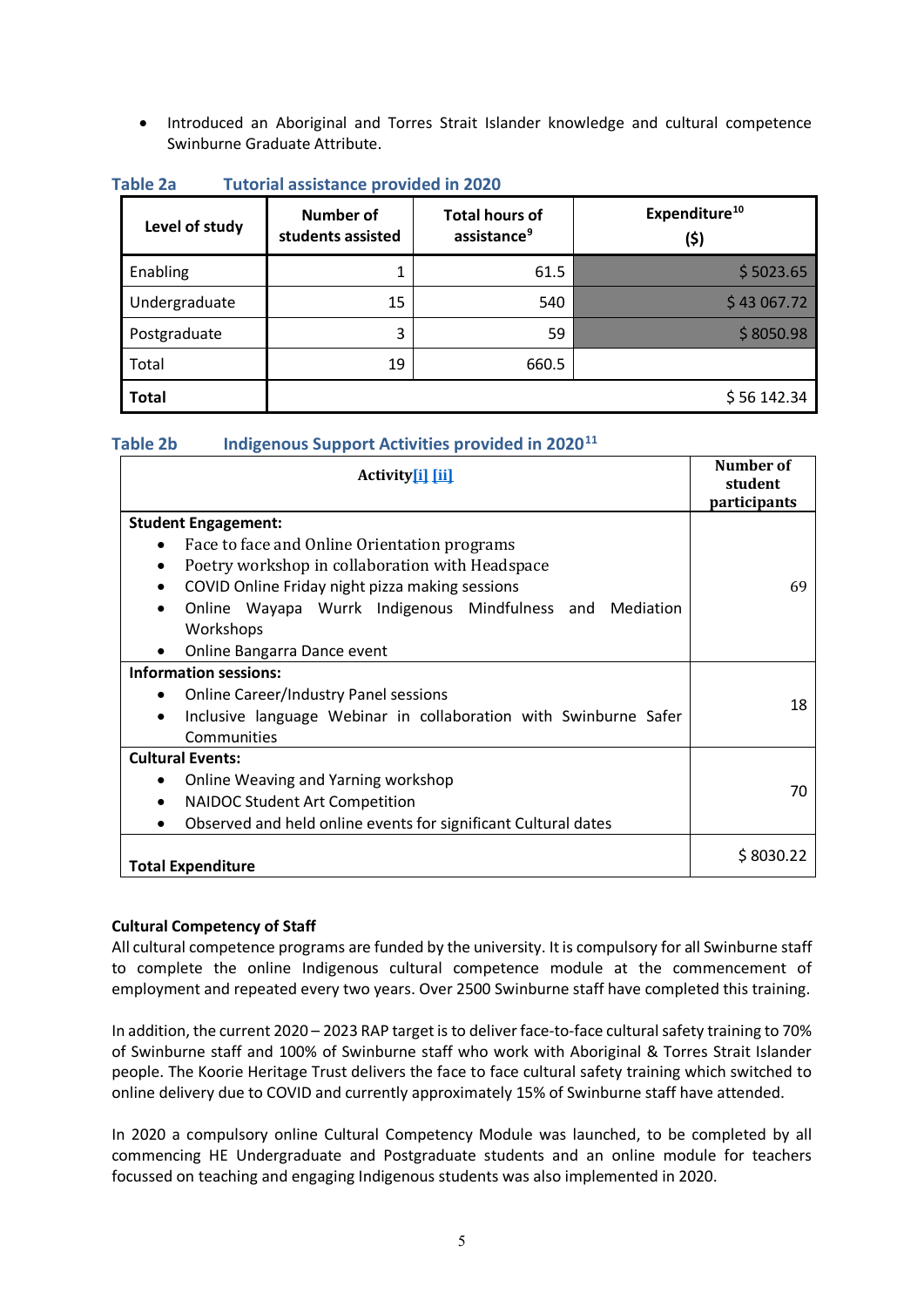# **3. Completions (outcomes)**

Increasing completion rates is a priority with the following 2020 - 2023 RAP targets set:

- Ensure the retention rate for Aboriginal and Torres Strait Islander students is at the same rate or higher as the retention rate for all Swinburne students (83% for On-campus students, 63% for Swinburne Online students).
- All student-related administrative areas, including student services, recruitment, communication, engagement, and pathways to higher education and postgraduate, will report quarterly to the Moondani Toombadool Centre on Aboriginal and Torres Strait Islander student matters.
- Relevant Swinburne areas provide quarterly reports to the Moondani Toombadool Centre on Aboriginal and Torres Strait Islander students who are at risk of failing units, enabling targeted responses and support.

Since 2019 there has been a 37.5% increase in course completions and an increase of 4.69% in module completion rates of Aboriginal and Torres Strait Islander students.

| Aboriginal and Torres Strait Islander higher<br>education award course completions |    |      |      |      |      |    |
|------------------------------------------------------------------------------------|----|------|------|------|------|----|
| 2016<br>2015                                                                       |    | 2017 | 2018 | 2019 | 2020 |    |
| <b>Total</b>                                                                       | 13 |      | 12   | 28   | 24   | 33 |

| Student Module Completion Success Rates % (on-campus and online) |                         |        |  |  |  |  |
|------------------------------------------------------------------|-------------------------|--------|--|--|--|--|
| <b>Apportioned Years</b>                                         | Indigenous Success Rate |        |  |  |  |  |
| 2017                                                             | 82.77%                  | 64.61% |  |  |  |  |
| 2018                                                             | 83.48%                  | 67.07% |  |  |  |  |
| 2019                                                             | 84.76%                  | 70.25% |  |  |  |  |
| 2020                                                             | 85.57%                  | 73.63% |  |  |  |  |

#### **Connecting graduates with employment**

Swinburne's overarching strategy, Horizon 2025, includes the implementation of 100% Work Integrated Learning (WIL) for all students.

MTC supports this target through maintaining a database of all industry connections offering opportunities for Indigenous students. Running online Career events to include industry panel experts in collaboration with Swinburne Employability.

The MTC develops and circulates a monthly student newsletterto promote both internal and external employment opportunities to all Indigenous students, as well as facilitate connections with several key university employment related areas which includes the Swinburne Careers Hub, SwinEmploy, Swinburne Emerging Leaders Program, Professional Placements, Professional Internships, Industry Study Tours and external companies Kinaway and Career Trackers.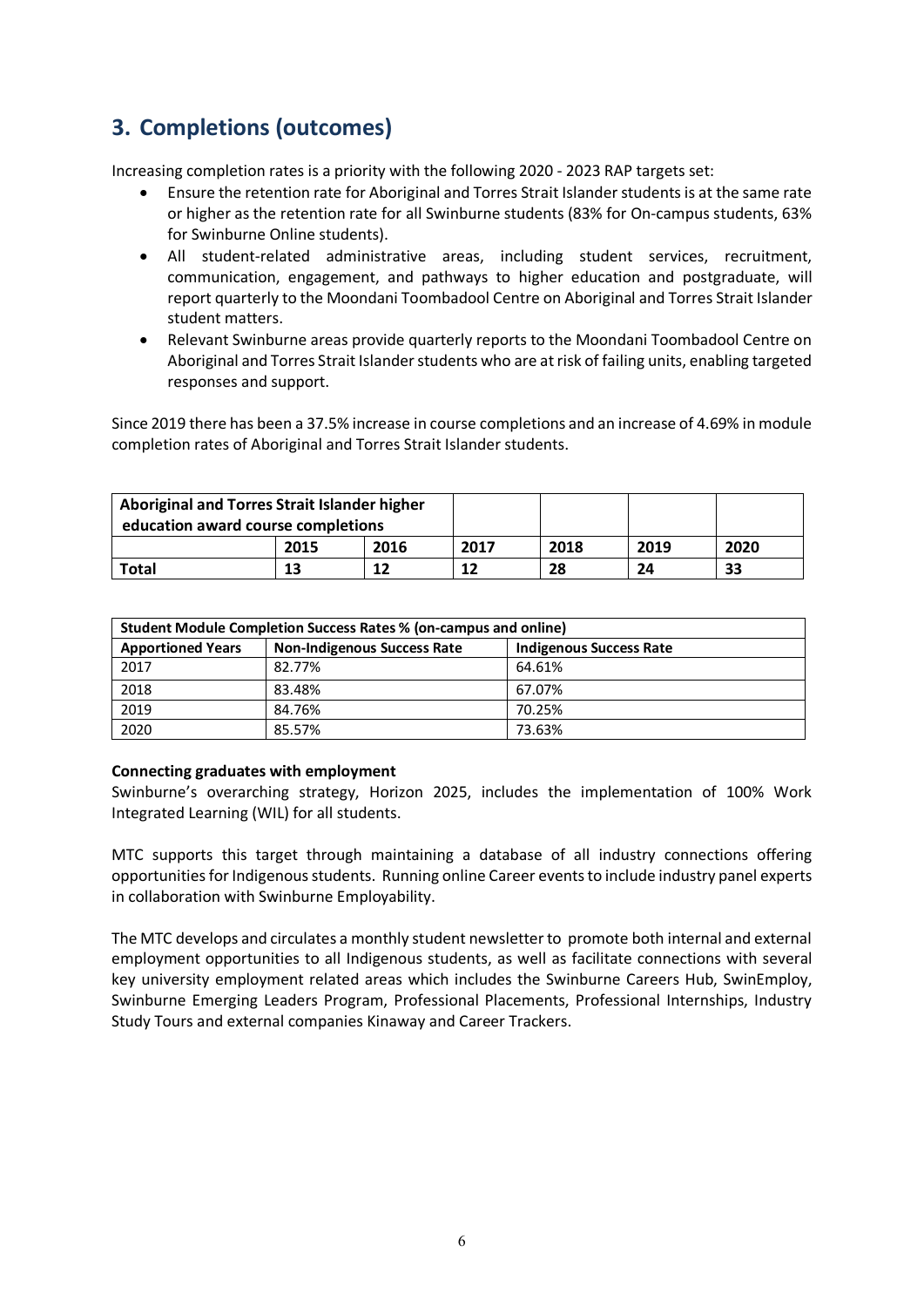# **4. Regional and remote students**

There has been a 17.88% increase Indigenous EFTSL Remote and Regional students since 2019. Student specific strategies and supports outlined in Section 2.

| <b>Enrolments (Access)</b>        | 2015   | 2016 | 2017                     | 2018 | 2019   | 2020   |
|-----------------------------------|--------|------|--------------------------|------|--------|--------|
| Total Indigenous EFTSL Remote and | 31.88% |      | 49.89%   62.88%   59.85% |      | 58.29% | 69.74% |
| Regional                          |        |      |                          |      |        |        |

|                                            | <b>Education Costs</b> |     | <b>Accommodation</b> |     | Reward |     | Total <sup>14</sup> |      |
|--------------------------------------------|------------------------|-----|----------------------|-----|--------|-----|---------------------|------|
|                                            | \$                     | No. |                      | No. | \$     | No. | \$                  | No.  |
| A. 2019<br>Payments                        | 46,359                 | 17  | 40,920               | 7.5 | 0      | 0   | 87,279              | 24.5 |
| B. 2020 Offers <sup>15</sup>               | 38,584                 | 12  | 33,060               | ⇁   | 0      | 0   | 71,644              | 19   |
| C. Percentage $^{16}$<br>$(C = B/A * 100)$ |                        |     |                      |     |        |     | 82%                 | 78%  |
| 2020 Payments                              | 24,795                 | 9   | 33,072               | 6   | 0      | 0   | 57,867              | 15   |

**Table 4 Scholarship data for remote and regional students[12](#page-10-11) [13](#page-10-12)**

### **5. Working with Vulnerable People Requirement**<sup>[17](#page-10-16)</sup>

|                                                         | Yes/No |
|---------------------------------------------------------|--------|
| Has the university completed a risk assessment?         | Yes    |
| Have staff involved in ISSP received training?          | Yes    |
| Does the university have a compliance process in place? | Yes    |

# **6. Eligibility requirements**

### **6.1. Indigenous Education Strategy**

Swinburne's 2020 – 2023 Reconciliation Action Plan is the overarching strategy document for all Aboriginal and Torres Strait Islander matters. In this document are the targets and key performance indicators for Aboriginal and Torres Strait Islander teaching and learning over the next three years.

In 2020, the following targets were actioned

- An annual Aboriginal and Torres Strait Islander teaching grants program (\$25,000).
- An annual Aboriginal and Torres Strait Islander Teaching and Research Symposium.
- An Indigenous Knowledge Hub webpage.
- Learning Transformations include Aboriginal and Torres Strait Islander knowledges, curriculum and pedagogy in their teaching and learning activities and the Graduate Certificate of Learning and Teaching.
- Provide online resources for all staff regarding the teaching of Aboriginal and Torres Strait Islander Studies.
- Implemented Indigenous Studies Major in the Department of Social Sciences in FHAD.
- Introduced an Aboriginal and Torres Strait Islander knowledge and cultural competence Swinburne Graduate Attribute.
- Implemented the Aboriginal and Torres Strait Islander Teaching and Learning Strategy.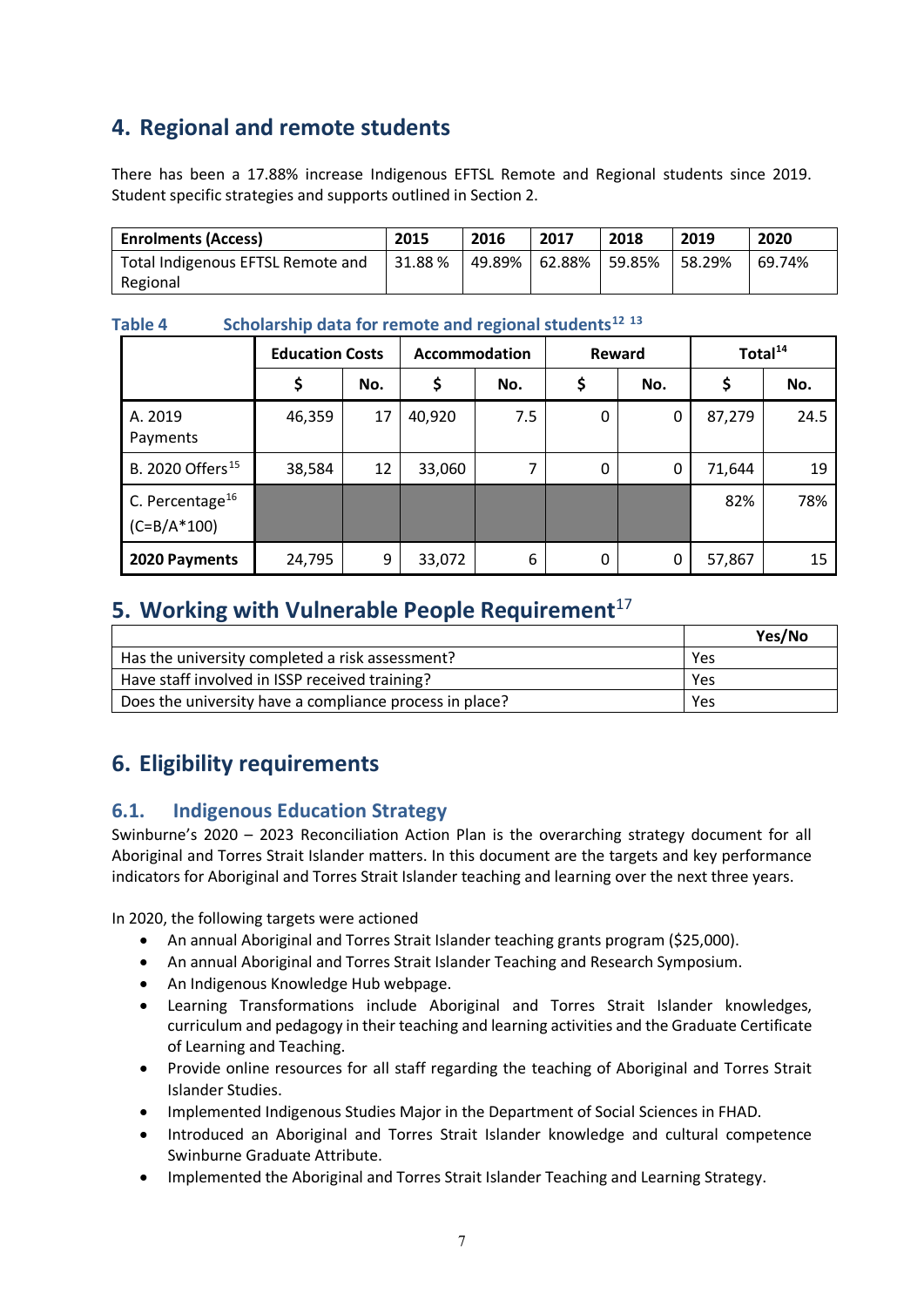- Developed a compulsory Aboriginal and Torres Strait Islander Studies non-credit module to be taught to all HE Swinburne students.
- Implemented Aboriginal and Torres Strait Islander content across VE programs.
- Introduce course approval processes that require the reporting on how Aboriginal and Torres Strait Islander pedagogy and content are included in the courses.
- Develop Aboriginal and Torres Strait Islander Studies teaching expertise.
- All student-related administrative areas, including student services, recruitment, communication, engagement, and pathways to higher education and postgraduate, will report quarterly to the Moondani Toombadool Centre on Aboriginal and Torres Strait Islander student matters.
- Relevant Swinburne areas provide quarterly reports to the Moondani Toombadool Centre on Aboriginal and Torres Strait Islander students who are at risk of failing units, enabling targeted responses and support.

### **6.2. Indigenous Workforce Strategy**

The Swinburne 2020-23 Indigenous Workforce Strategy (IWS) supports the 2020-2023 RAP. The IWS is jointly managed by the Moondani Toombadool Centre and People and Culture (HR). Listing key Indigenous employment targets in the RAP and the IWS ensures the targets are prioritised by People and Culture and the wider university. The strategy is available on Swinburne's website.

The 2020-2023 RAP focuses on achieving the following key employment targets:

- Employment of an Indigenous PVC by 2022
- Increase number of Identified positions advertised each year
- Increase the employment of Aboriginal and Torres Strait Islander staff:

o General staff from 17 to 30 (2%5 of all Swinburne general staff) across all EG areas;

o Continuing and fixed-term HE academics from 7 to 11 (1% of all Swinburne HE academics) across all the eight Schools;

 $\circ$  Continuing and fixed-term VE teachers from 0 to 4 (1% of all Swinburne VE teachers) across PAVE.

- Ensure the retention rate for Aboriginal and Torres Strait Islander staff is at the same rate or higher as the retention rate for all Swinburne staff (85%).
- Maintain and resource an Aboriginal and Torres Strait Islander staff network to enable Aboriginal and Torres Strait Islander staff to share information, receive peer support and provide feedback to the RSG.
- Continue a twelve month induction program for all Aboriginal and Torres Strait Islander staff and seek feedback for continuous improvement.
- Include paid Aboriginal and Torres Strait Islander cultural leave provisions in P&C policies and agreements.
- Engage with all Aboriginal and Torres Strait Islander staff regarding professional development planning, including funding professional development through the Aboriginal and Torres Strait Islander Staff Professional Development Fund.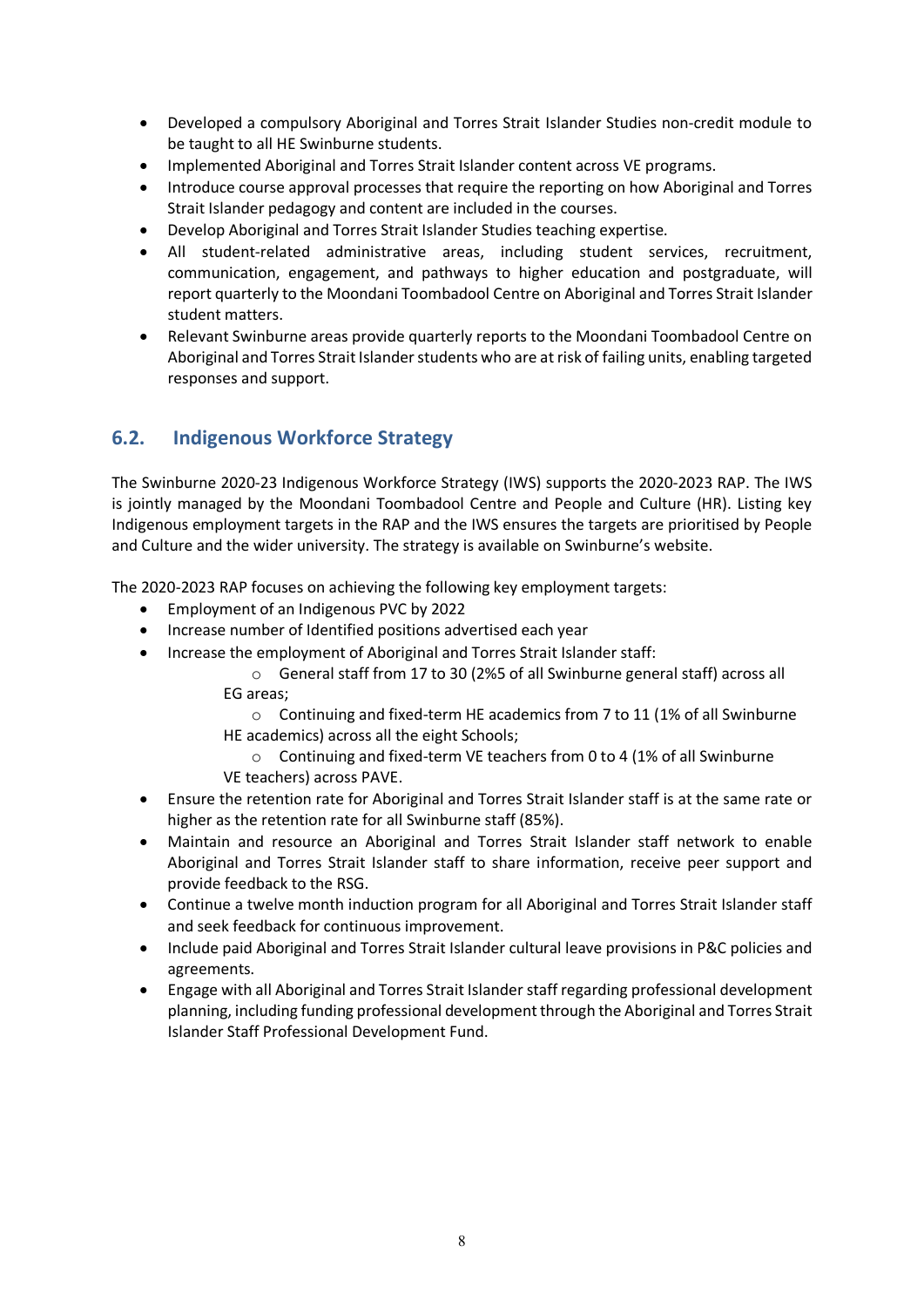| Level/position     |                 | Permanent    |                     | Casual/contract/fixed-term |
|--------------------|-----------------|--------------|---------------------|----------------------------|
|                    | <b>Academic</b> | Non-academic | <b>Academic</b>     | Non-academic               |
| HEW <sub>5</sub>   |                 |              |                     | $\overline{2}$             |
| HEW <sub>6</sub>   |                 | 3            |                     | 5                          |
| HEW 7              |                 | 1            |                     |                            |
| HEW <sub>8</sub>   |                 | 2            |                     |                            |
| ACB                | 3               |              | 2                   |                            |
| ACC                | 1               |              |                     |                            |
| <b>RSCHA</b>       |                 |              | 1(research officer) |                            |
| T1.1(PAVE)         |                 |              | 1(teaching)         |                            |
| <b>Total</b>       | $\overline{4}$  | 6            | $\overline{4}$      | 7                          |
| <b>Grand Total</b> |                 |              |                     | 21                         |

### **Table 6.2 Indigenous workforce data (2020 breakdown)[18](#page-10-17) [19](#page-10-18) [20](#page-10-19) [21](#page-10-20)**

### **6.3. Indigenous Governance Mechanism**

Swinburne's ISSP Indigenous Governance Committee is comprised of majority Indigenous staff and one non-Indigenous senior leader. The committee meets three times a year addressing the following key areas:

- Advise on use of ISSP resources
- Budget monitoring
- Employment
- Indigenous Procurement
- Tutoring and Scholarships

. The 2020 ISSP Governance Committee members:

- Dr Sadie Heckenberg, MTC Aboriginal and Torres Strait Islander Research Fellow (Chair)
- Mat Jakobi, Lecturer in Indigenous Cultural Capability
- Vicky Peters, Indigenous Student Services Manager
- Angie Martin, Indigenous Employment Officer
- Professor Andrew Gunstone, Executive Director, Reconciliation Strategy and Leadership; Professor, Indigenous Studies

#### **Other Indigenous committees**

- RAP Steering Group: This committee provides governance and oversight of the RAP and reports to the Vice-Chancellor and University Council. It is chaired by Ian Hamm, a Yorta Yorta man. There are seven-member positions identified specifically for Indigenous community members and Swinburne Indigenous staff.
- RAP Working Group: This committee monitors the development and implementation of the RAP and engages the university in the RAP. The committee has six Indigenous members, including the chair, Dr Andrew Peters, a Swinburne Indigenous academic.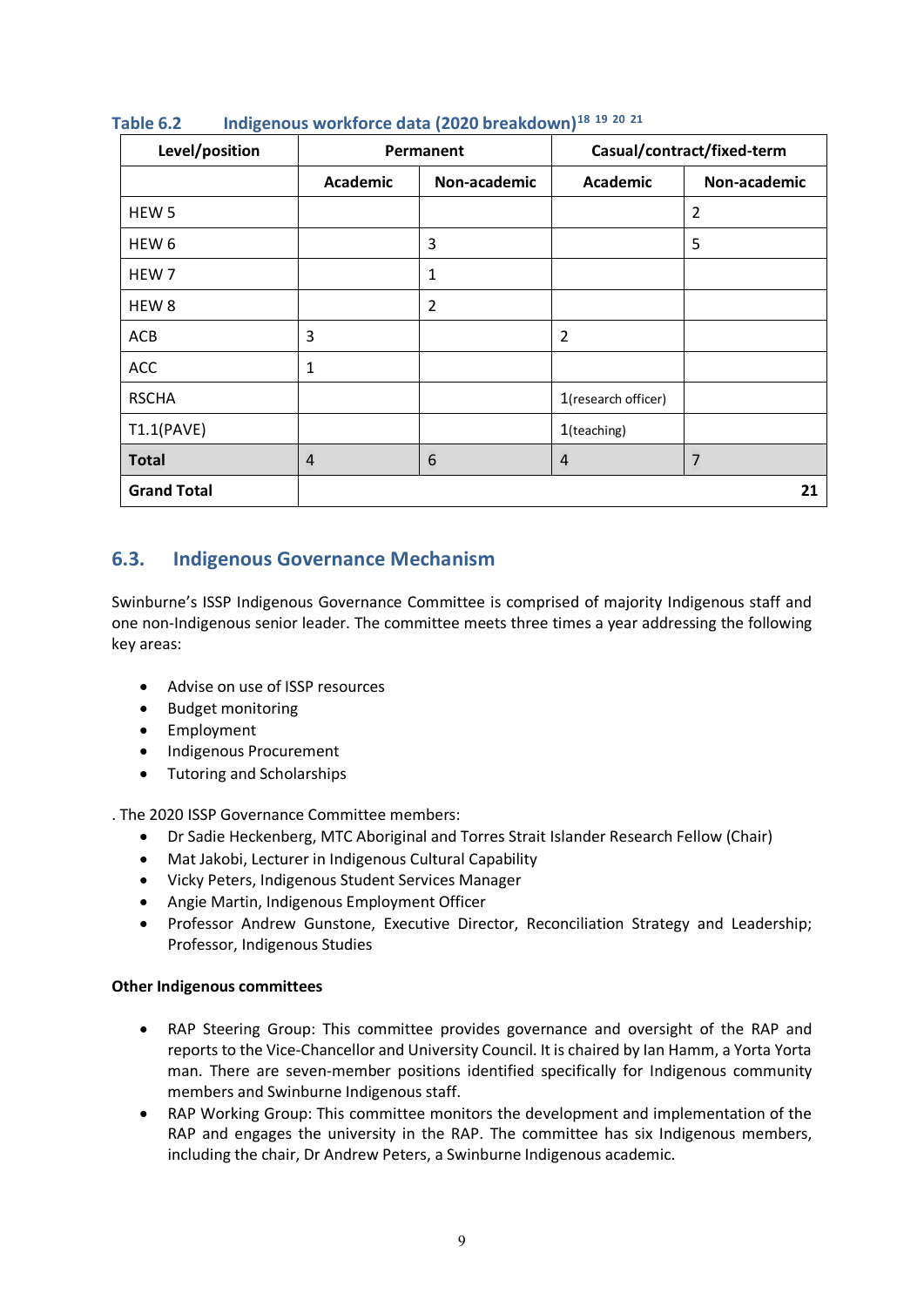- Indigenous Research Committee This committee consults on and guides ethical research practices and engages the university in Indigenous knowledges and ways of doing. The committee has four Indigenous academic staff members and a position for an Indigenous HDR student. It is chaired by Dr Sadie Heckenberg, Aboriginal and Torres Strait Islander Research Fellow in the Moondani Toombadool Centre.
- Indigenous Teaching and Learning Committee This committee engages the university in the Indigenisation of teaching and learning across higher education and vocational education. The committee has three Indigenous members. It is chaired by Mat Jakobi, Lecturer in Indigenous Cultural Capability in the Moondani Toombadool Centre.
- There is an Indigenous representation on the Vice-Chancellors Awards selection panel.
- There were extensive consultations with Indigenous staff, students, communities and organisations regarding the development of the 2020-22 RAP and the implementation of the 2017-19 RAP.

### **6.3.1. Statement by the Indigenous Governance Mechanism**

As Chair of the Swinburne ISSP Governance Committee, I fully support the 2020 Performance Report and the accompanying Acquittal as a true and accurate reflection of the state and development of Indigenous education and associated programs at Swinburne.

Sincerely

Heckenber

Dr Sadie Heckenberg Aboriginal and Torres Strait Islander Research Fellow Moondani Toombadool Centre, Swinburne University of Technology